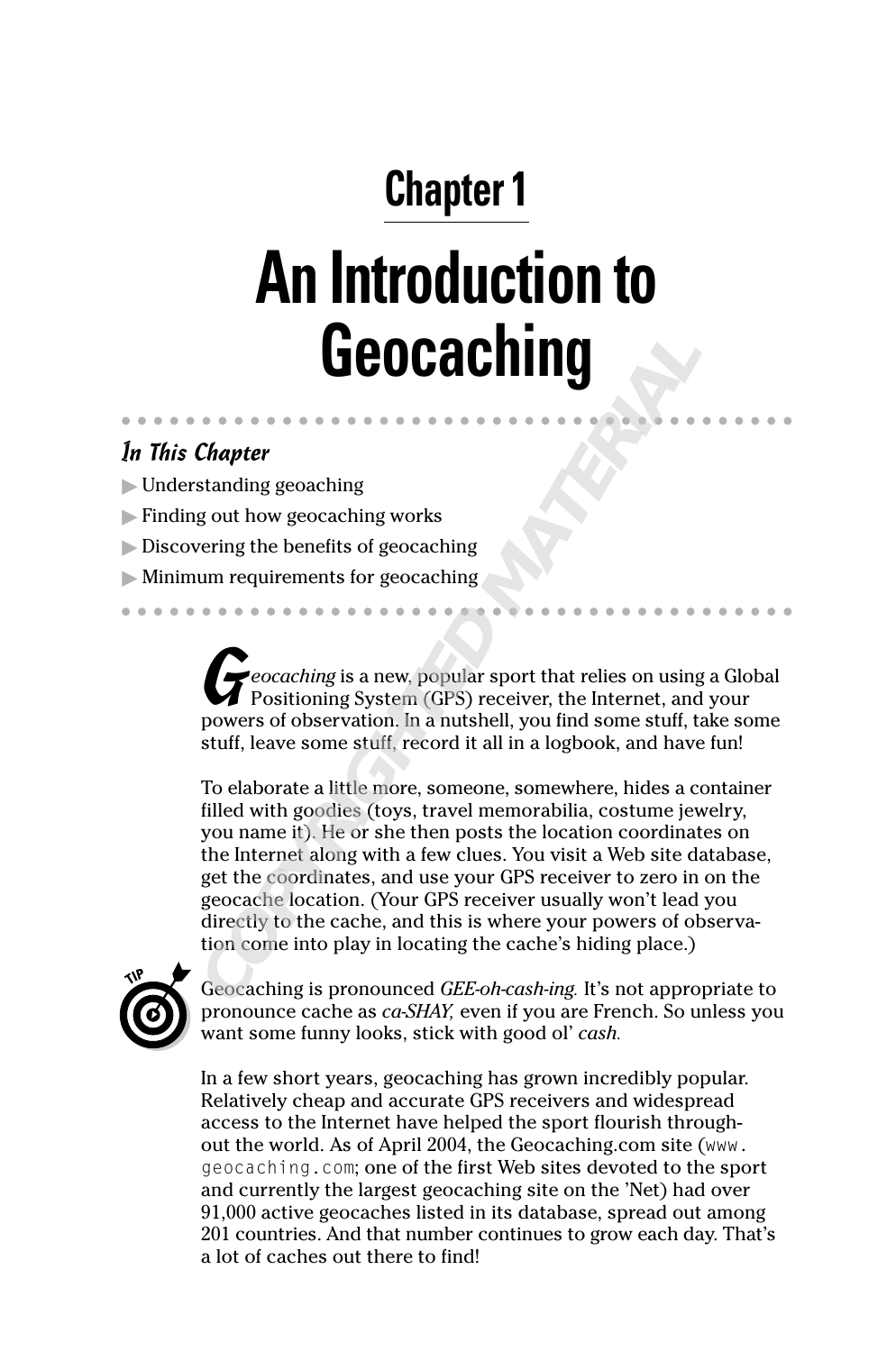Although geocaching is based on a fairly simple idea, you need to understand a number of basic things — or at least be aware of them — before you get started. That's what this chapter is all about. I show you exactly what geocaching is, how the sport got started, why you should geocache, and what you'll need to get started with the sport.

## What Is Geocaching?

If you're reading this book, there's a good chance you've heard about geocaching (or saw the title on a bookstore shelf, wondered what the heck it was, and started flipping through pages). The rising popularity of the sport has gotten a fair amount of media attention. Maybe you read a newspaper or magazine article about it or perhaps heard friends talking about some of their geocaching adventures.

### Geocaching technology

Geocaching relies on two technologies:

- **The Internet:** Various Web sites list the coordinates of geocaches that you can search for.
- **GPS:** The satellite-based Global Positioning System (which everyone calls GPS for short) is used to help you zero in on the location of geocaches. (I discuss GPS in depth in Chapter 2. I even wrote a whole book about it: *GPS For Dummies.*)

People use these two technologies together for finding and hiding goodie-filled containers that, by now, you've probably guessed are called *geocaches.*

### **How geocaching got started**

Until 2000, the U.S. government degraded GPS signals using something called Selective Availability (SA). SA allowed the U.S. and its allies to use special GPS receivers to get very accurate location information while preventing civilian GPS receivers from having as much precision.

In May 2000, SA was officially turned off (mostly because the U.S. government developed a way to degrade the accuracy of GPS to specific geographic regions). Suddenly, like magic, civilian GPS receivers that formerly were accurate only to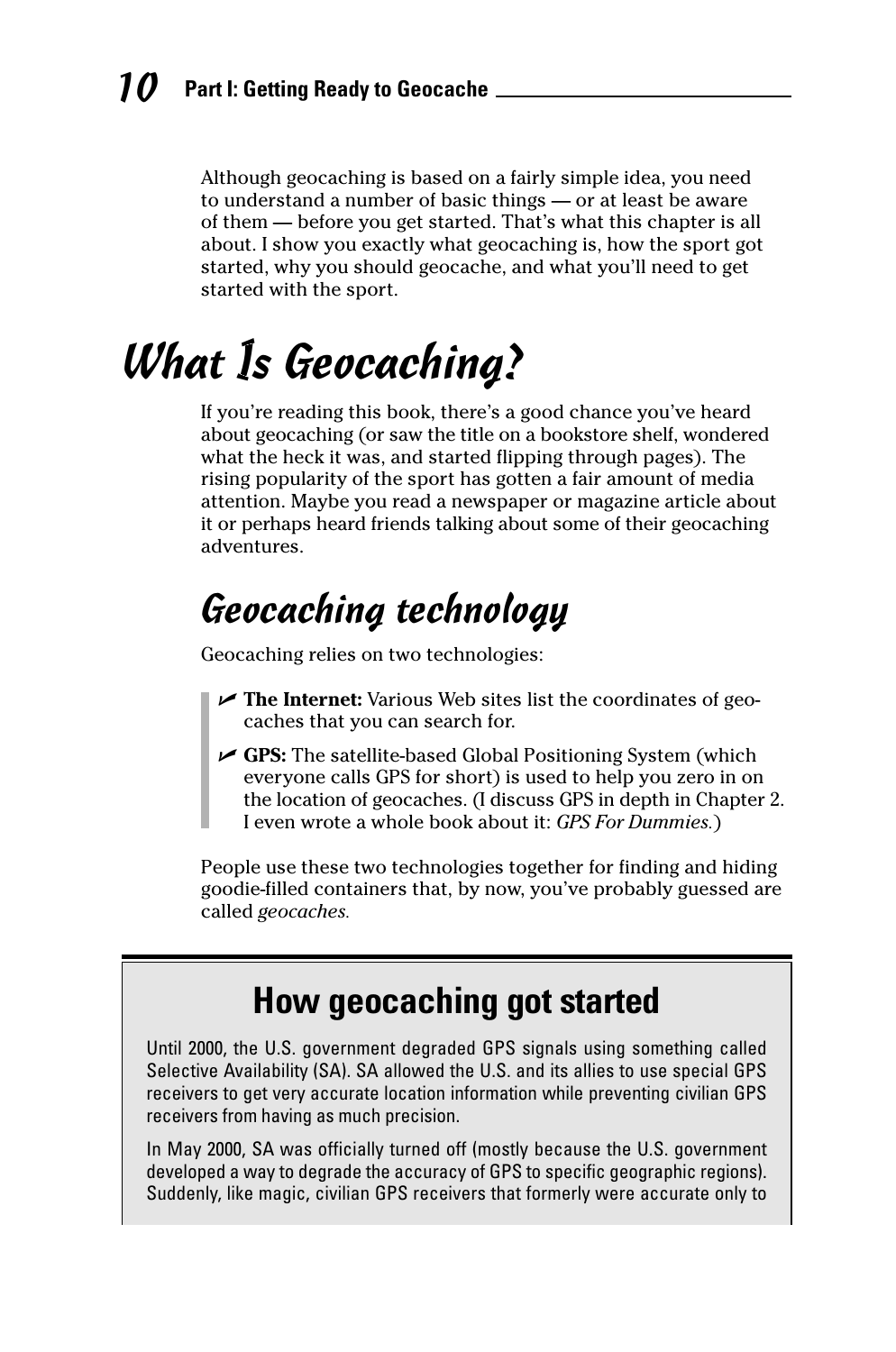about 300 feet became accurate to 30 feet. This new level of accuracy offered some interesting, creative possibilities.

Three days after SA was turned off, Dave Ulmer posted a message in the sci.geo. satellite-nav USENET newsgroup with coordinates of a "stash" he had hidden that contained software, videos, books, food, money, and a slingshot.

Earlier in the day, in the same newsgroup, Ulmer had proposed a worldwide "stash hunt," where people would post GPS *waypoints* (coordinates saved in a GPS receiver) on the Internet that would lead searchers to hidden goodies. While Ulmer envisioned thousands of stashes tucked in places all over the world, he had no idea how popular his idea would become.

By the end of May, in a Yahoo! Group devoted to the new sport, a member named Matt Stum suggested that the sport be called *geocaching* in order to avoid some of the negative connotations associated with drugs and the word *stash.* (A *cache* is a hidden place where goods or valuables are concealed.) Geocaching had a nice ring to it, and because it didn't sound like a bad Cheech and Chong movie, the name stuck.

The original cache is long gone, but there's a newer one at the location and even a plaque that commemorates the world's first official geocache (shown here). If you've ever in the Portland, Oregon area, think about making a pilgrimage to the shrine. (In Chapter 5, I tell you how to get there.)



### Geocaching explained

Take a more detailed look at the steps that are involved in geocaching: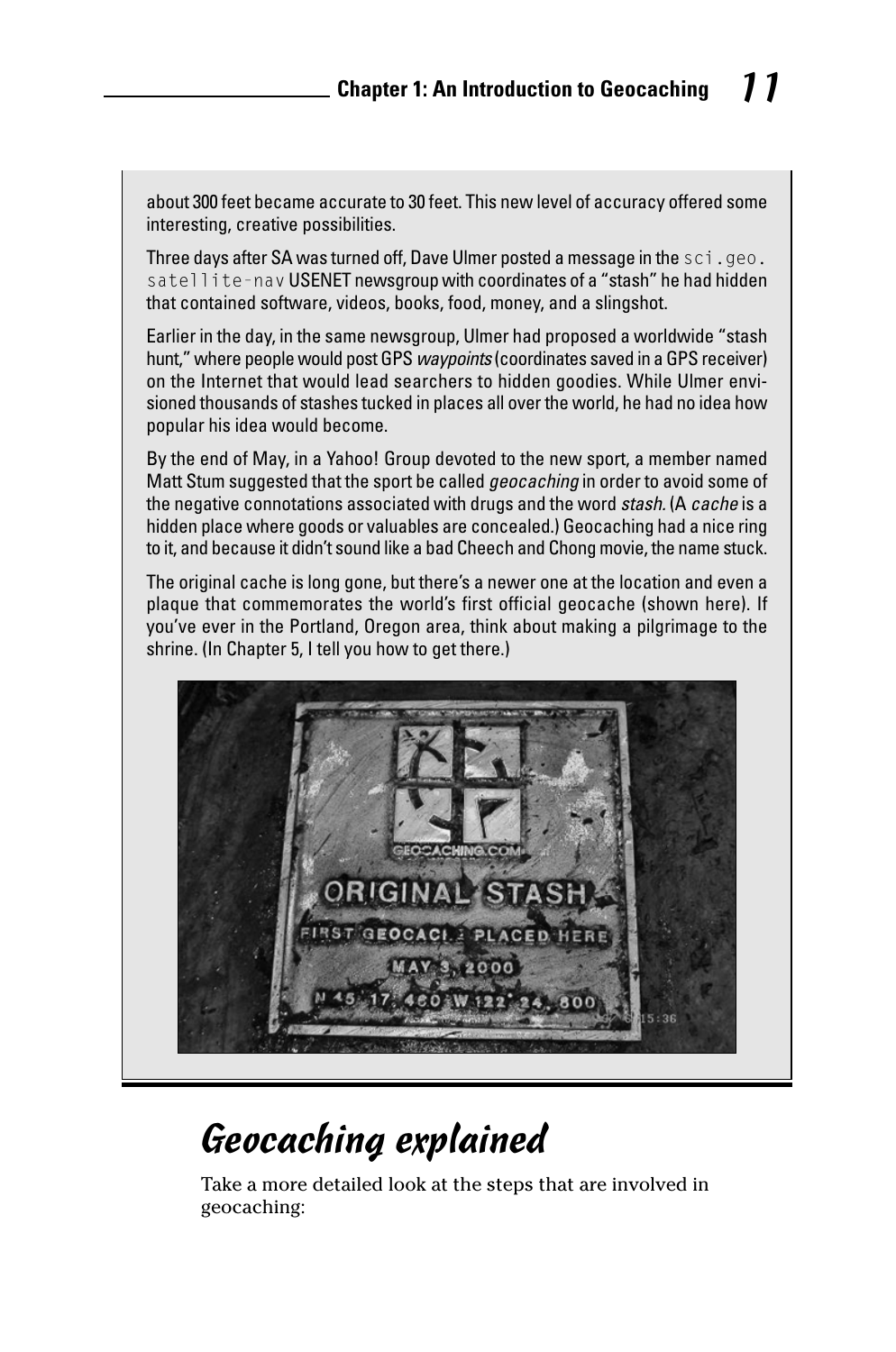#### **1. Someone hides a geocache.**

The cache consists of a waterproof, element-resistant container, such as a surplus ammo can or plastic tub, that's filled with small trinkets such as costume jewelry, toys, flashlights, old coins, fossils, or just about anything else you could imagine. (Chapter 8 has everything you need to know about hiding caches.) The container also contains a logbook and a pen or pencil so whoever finds a cache can record their discovery. A sample geocache with its goodies is shown in Figure 1-1.



**Figure 1-1:** A found geocache with goodies.

**2. The geocache hider logs the GPS coordinates of the cache and a brief description on a Web site.**



Several different Web sites list the geocache coordinates. The largest and most popular site is www.geocaching.com. I primarily focus on this Web site throughout the book.

**3. The prospective geocache finder (that's you) is interested in searching for geocaches in a particular area and queries the Geocaching.com database.**

You can do this by entering a ZIP code, state, country, or other search options. A list of all the geocaches in the general vicinity is displayed. (Read more about this in Chapter 5.)

**4. Look through the list of geocaches, select a few that look interesting, and enter their coordinates in your GPS receiver.**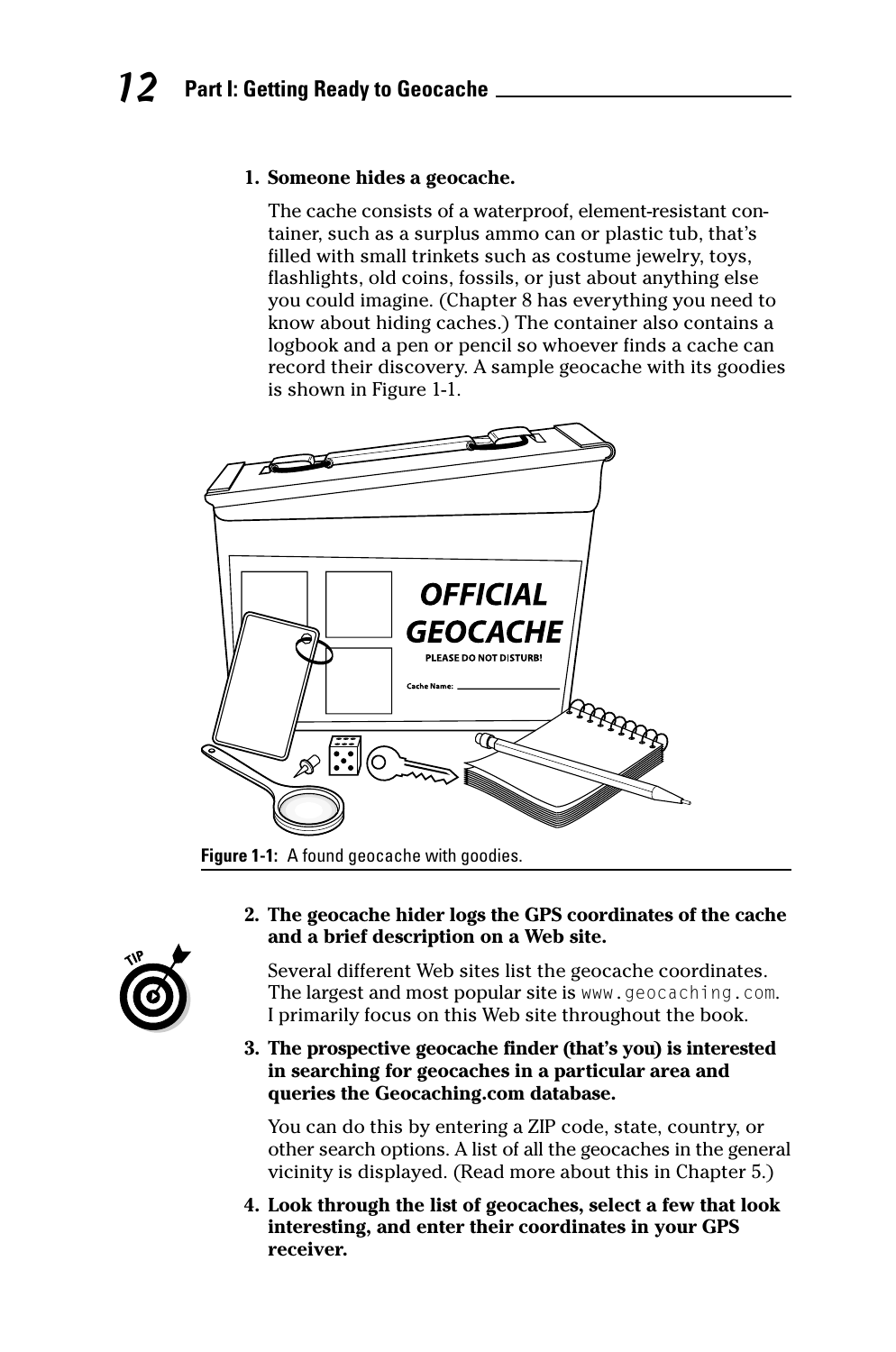**5. Drive as close as you can to the geocache (unless you want some additional exercise by walking or hiking a bit farther) and start your search on foot, using the GPS receiver to guide you to the cache location.**

The GPS receiver won't take you directly to the geocache that would be too simple. Your GPS receiver will typically get you within 50 feet or so, and then you need to use your Sherlock Holmes powers of observation and deduction to locate the hidden cache.

#### **6. Find the hidden container.**

If the cache is more deviously hidden, I give you some strategies in Chapter 7.

**7. Open it up and see what's inside.**

Whee! It's Christmas morning, and you get to pick your present.

- **8. Exchange a trinket in the container that catches your eye with something you brought with you to trade.**
- **9. Sign and date the logbook and carefully place the container back in its hiding place for the next geocacher to discover.**
- **10. When you get home, log on to the Geocaching.com Web site, record your find, and write up a brief account of your adventures. (This is optional, but most geocachers do it.)**

That's how geocaching works. Repeat the above steps over and over again, having as much fun as possible each time you go out looking for geocaches. (I go into a lot more detail with each of these steps throughout the book.)

### **The original caches: Letterboxes**

The whole geocaching concept isn't that new. Over 100 years ago, something similar developed in England: letterboxing. *Letterboxing* comprises placing a blank logbook and a custom-made rubber stamp in a waterproof container and then hiding it. Clues are distributed with the container's location, and searchers armed with inkpads and notebooks try to find the hidden box. If they are successful, they stamp the logbook in the box with their own personal rubber stamp and also stamp their logbook with the box's stamp. This low-tech version of geocaching is still very popular. Depending on whom you talk to, 10,000–40,000 letterboxes are hidden in England, and around 5,000 are lurking in the United States. Read more about letterboxing at www.letterboxing.org.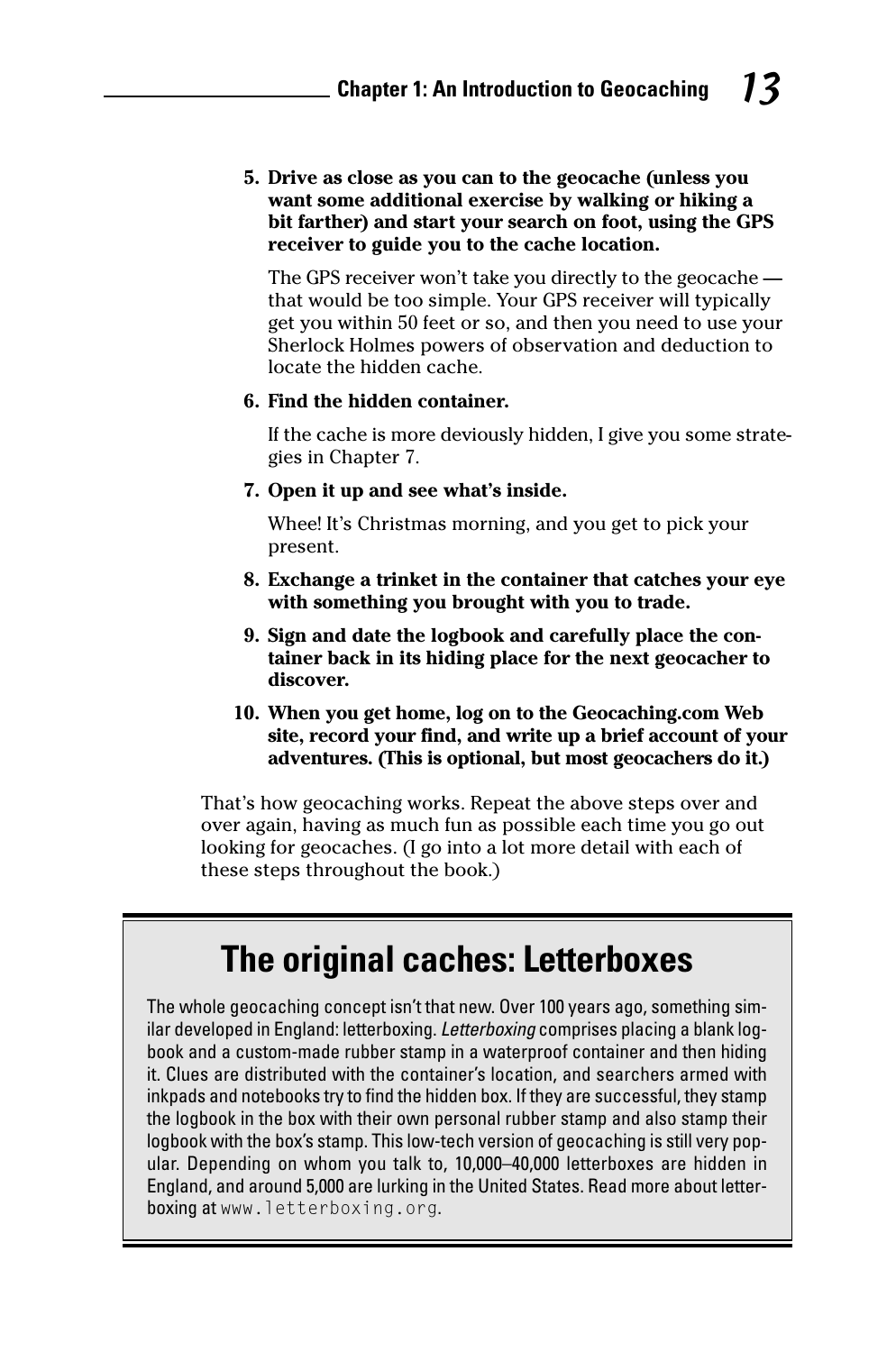## Deciding to Geocache

Why should you geocache? That's a fair question, and I'm going to give you a number of reasons why you should get involved in the sport. (If you're already an experienced geocacher, feel free to use some of these reasons to convince your friends and family members that they should give geocaching a try.)

- **Master your GPS receiver:** GPS receivers tend to have lots of different features and whistles and bells. Because successful geocaching depends on using a GPS receiver, the sport offers an excellent opportunity for you to get to know your receiver and how to use it. (I talk about how to use a GPS receiver in Chapter 3.)
- ► See new places: It's pretty easy to get into a rut and never go anyplace new. People tend to be creatures of habit and always visit the same places, over and over again. Geocaching breaks you out of this repetitive cycle. You've now got a good excuse to visit places you've never been before, and because new geocaches are being added all the time, it's pretty hard to get bored. Many people even incorporate geocaching into their vacations and business trips.
- **Get some exercise:** Face it; most people don't get enough exercise. For whatever reasons, it's easier just to sit on the couch and slowly (or quickly) put on the pounds. Geocaching is a great, low-impact way of increasing your fitness. It gives you a reason to get off the couch and get out in the fresh air to do some walking or hiking. Because geocaches are rated as to how difficult the terrain is and how far you'll need to walk to get to a cache, you can select outings that are based on your current level of fitness.
- **Challenge yourself:** There's scientific evidence that just like you need to exercise your body to be healthy, you also need to exercise your brain. Geocaching is a great way to do this because the sport involves a number of mental challenges. It's like doing a crossword puzzle, plus you get the extra benefit of the physical exercise. You need to use
	- *The Internet:* To find geocaches you'd like to search for
	- *Your GPS receiver:* To get to the general vicinity of a cache
	- *Your brain:* To figure out just where the cache is hidden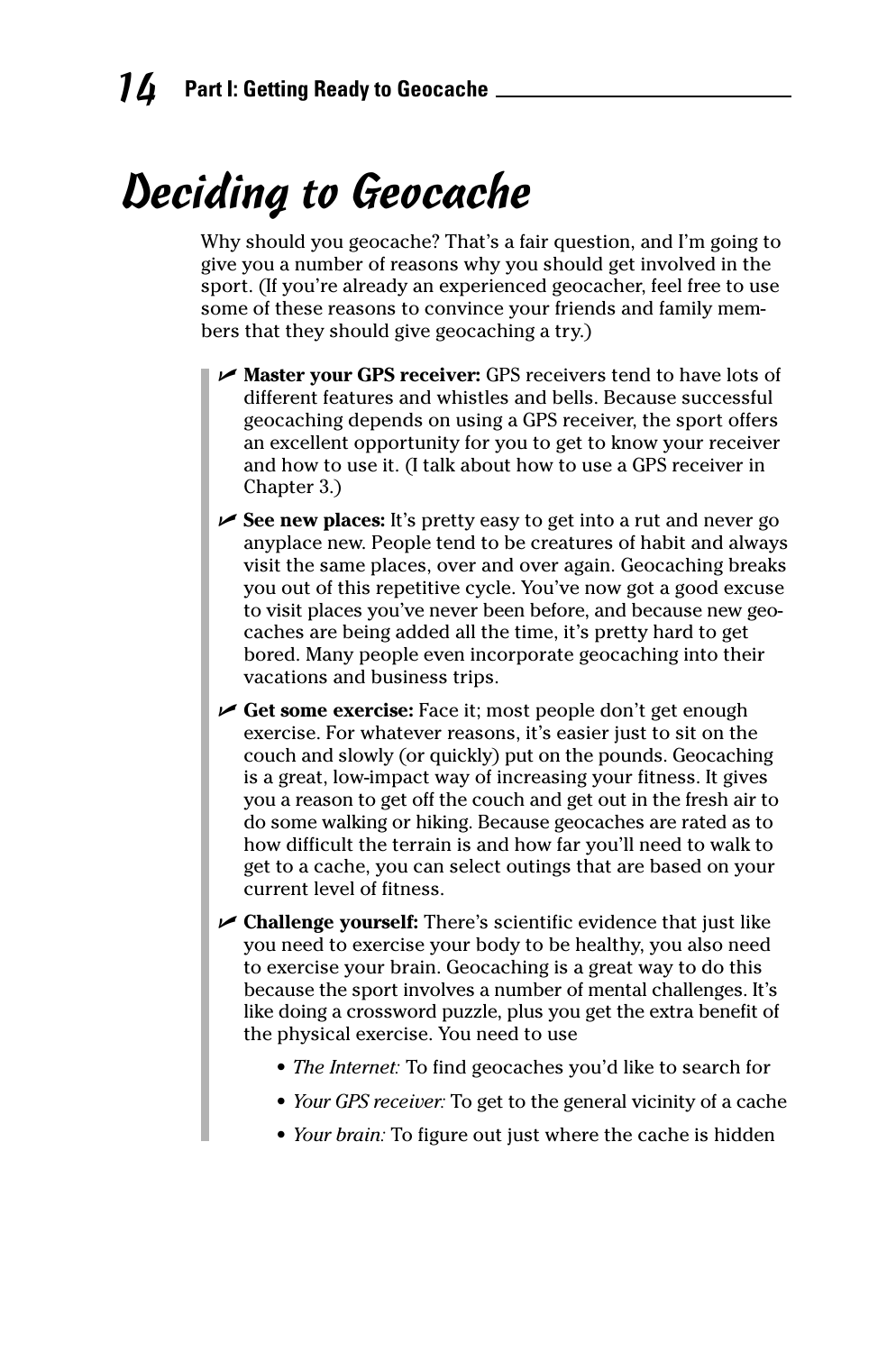- **Hang out with friends and family:** Geocaching can be an individual or group activity, and it's a great excuse to get the family together or turn it into a social outing for a group of friends. Geocaching is even pet-friendly. Lots of geocachers take their dogs out with them on hunts. (Just remember to be considerate to others and bring a leash and a plastic bag.)
- **Educate kids (and adults**)**:** Geocaching, which is starting to find its way into the classroom, is a great way to learn about history, geography, maps, and science. There are a number of ways how you can apply the basic principles of geocaching in an educational setting to make learning fun. (I discuss using GPS and geocaching in education in Chapter 11.)
- **Build teams:** Geocaching is also showing up as a unique tool for organizational development in building teams and developing leadership skills. Small groups are given GPS receivers and are asked to find geocaches and solve other related challenges, with effective teamwork a necessary ingredient for success.

### Who Geocaches?

One of the nice things about geocaching is that just about anyone can do it; your gender, age, or economic status don't much matter. (Geocaching is a relatively inexpensive sport when it comes to required equipment.) The main requirements are a spirit of adventure, a love of puzzles and mysteries, and a good sense of fun. Here are some of the people you'll encounter in the sport:

- **Computer geeks:** Because geocaching involves gadgets (GPS receivers and the Internet), in the early days of the sport, a number of computer geeks were initially drawn to the activity. If you're not a geek, don't worry. You definitely don't need a computer science degree, and geocaching has become so popular that the average-Joe non-geeks currently outnumber the technology geeks.
- **Families and friends:** Geocaching is a very family-oriented sport; more often than not, you'll find couples, friends, and families out scouring the countryside looking for caches. Although you can certainly geocache by yourself, the social aspects of the activity and having more than one set of eyeballs to look for a well-hidden geocache are well suited to multiple-person outings.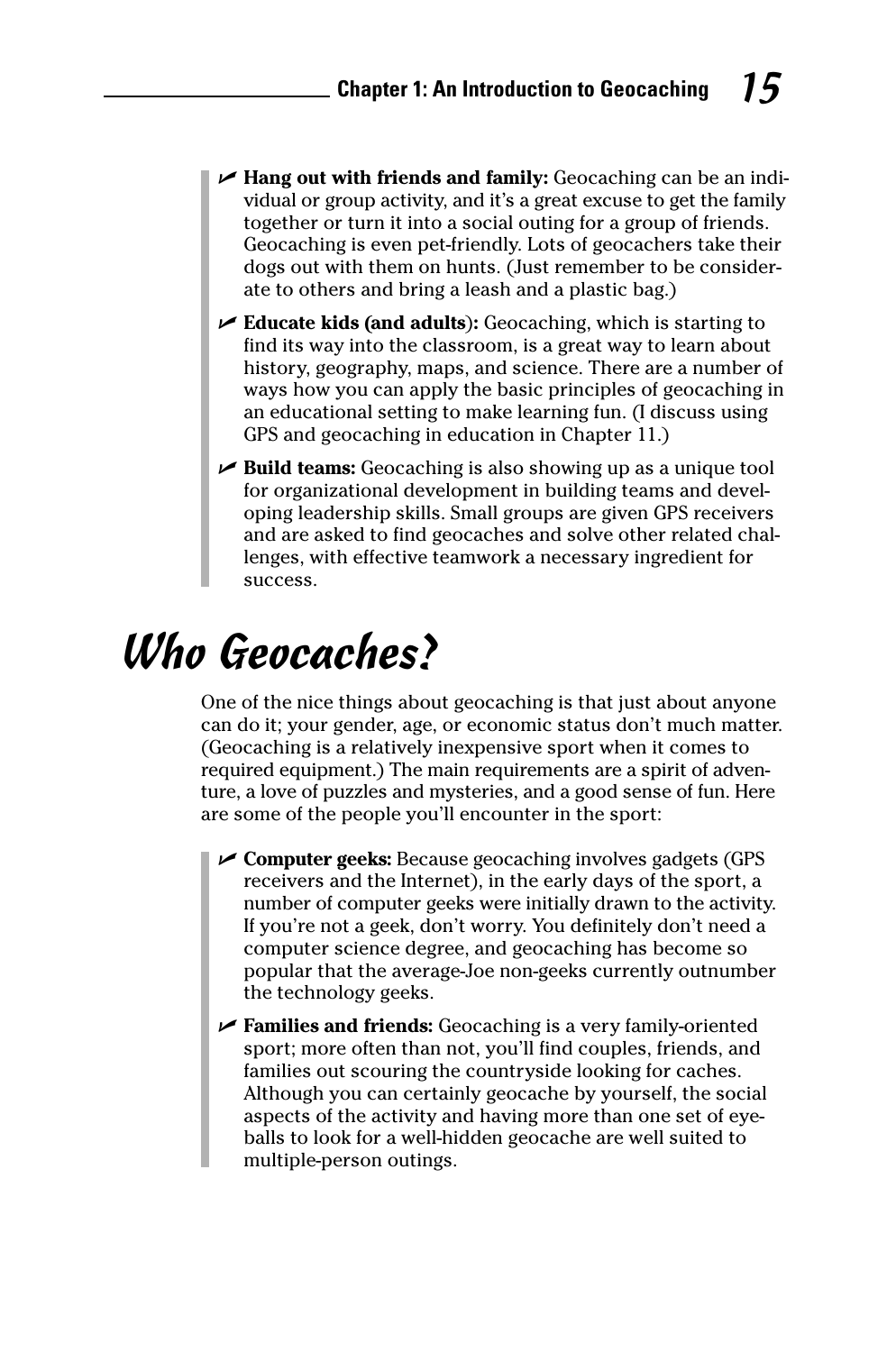- **Outdoor recreationists:** A fair number of hikers, hunters, fishers, rockhounds, and other types of recreationists have been using the outdoors long before GPS came into being. Because they typically already own a GPS receiver, many of these outdoorsmen and -women have added geocaching to their primary outside interests, getting in a little geocaching while they're biking, hiking, fishing, four-wheeling, or engaging in some other sport or pastime.
- **Retired folks:** Geocaching is popular with the retired set because it's a good excuse to get out of the house and do something interesting. Geocaches vary in how difficult the terrain is and how far off the beaten path they are. (Some caches aren't even off the beaten path but are in easily accessible urban areas.) You can select geocaches to search for that match your physical abilities. Geocaching is also well suited for RVers and people who like to travel because they can go geocaching where they're staying or on the way to their next destination.

### What You Need to Geocache

The requirements for geocaching are fairly minimal. In fact, from a bare-bones standpoint, you need only two things:

- **Geocache coordinates:** If you don't know where to look, it's pretty hard to find a geocache (at least in most cases) There are numerous stories of non-geocachers accidentally stumbling onto caches, even some that were very well hidden. Geocachers turn to various Web sites on the Internet where they find tens of thousands of geocaches listed. Each of these caches has a set of coordinates associated with it, in a map grid system such as latitude and longitude or UTM (Universal Transverse Mercator). I tell you everything you need to know about how to find geocache location coordinates in Chapter 5.
- **GPS receiver:** With a GPS receiver, you enter the geocache coordinates, and the receiver guides you to the general vicinity of the geocache. (If you don't already have a GPS receiver, read Chapter 2 for some pointers on selecting one.) You don't need an expensive GPS unit with lots of features to geocache; a basic model priced around \$100 will work just fine. (Don't forget to bring the GPS receiver user manual, especially if you just purchased your receiver and are still trying to figure out how to use it.)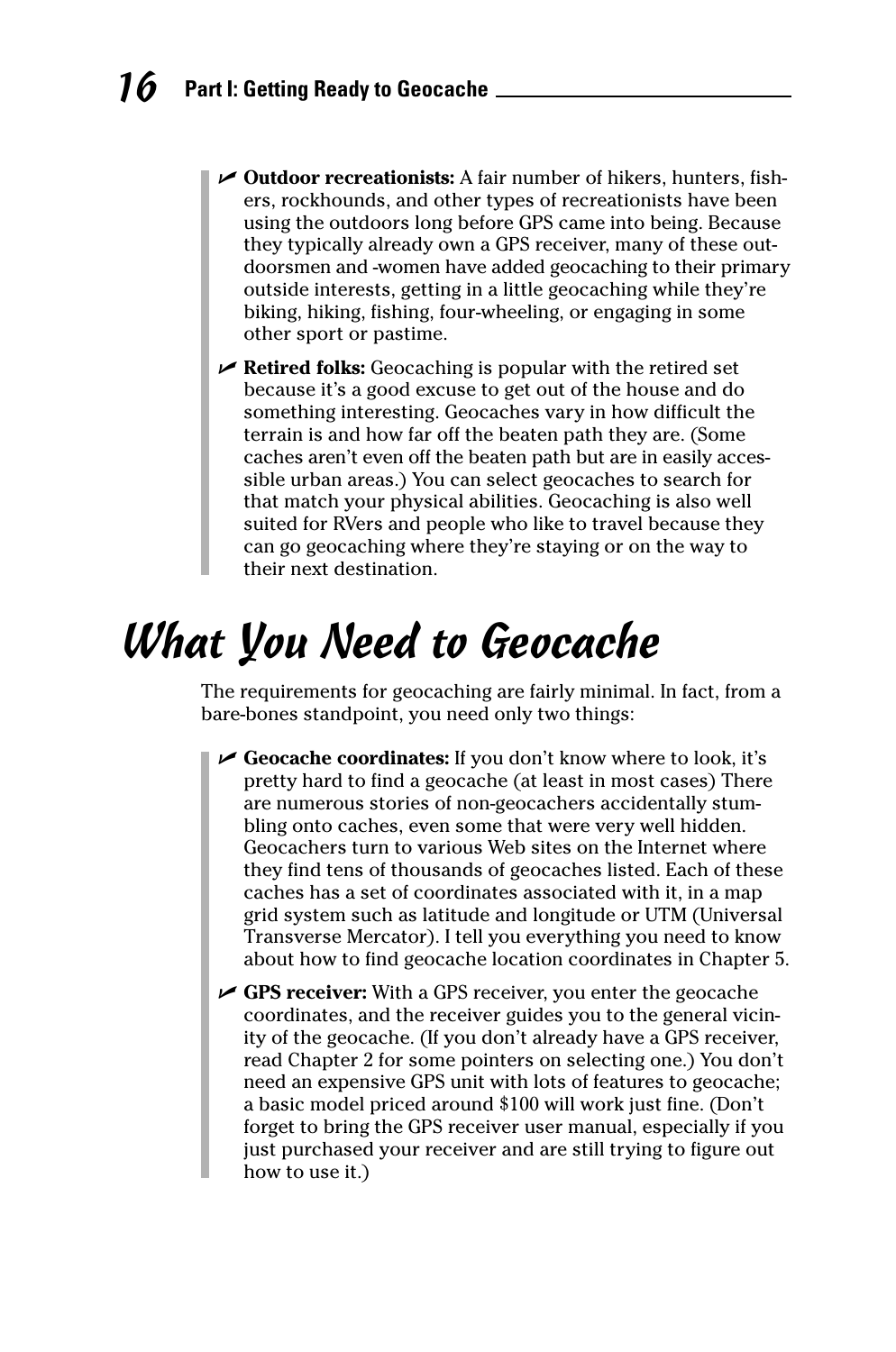### **Orienteering versus geocaching**

One big difference between orienteering and geocaching is that in the former, the control points are marked with very visible, orange and white flags. In geocaching, the caches tend to be carefully hidden out of sight.



You can go geocaching without a GPS receiver and use only a map and compass. (My adventure racing team does this to practice our navigation skills.) This is more challenging and makes the sport more like *orienteering,* where you run around the woods trying to find control points as fast as you can, using a map and compass.

Although the geocache coordinates and a GPS receiver are the two basic requirements for geocaching, I won't kid you and say that's all you need. Geocachers also tend to carry things like maps and compasses (which you can read how to use in Chapter 4), cellphones, food and water, and other pieces of gear. In Chapter 6, I give you a comprehensive and detailed list of other essentials that are commonly used when geocaching.

## Geojargon: Speaking the Lingo

Like any sport or pastime, geocaching has its own language. Because the sport is so new, the jargon is still evolving, but here are some terms to be familiar with so when you talk to other people about geocaching, you'll sound like a pro.

- **Archived:** Caches that no longer exist but still appear in a Web site database for historical purposes. A cache can be archived because it has been stolen, is no longer maintained, or does not abide by the guidelines for where caches should be placed.
- **Cache machine:** A preplanned event in a local area, where geocachers look for caches; the event can last hours or days. This is a marathon-endurance session of geocaching, where you try to find as many caches as you can in a set amount of time. The event is named after the dedicated geocacher BruceS (a true cache machine), who found 28 caches in 24 hours, totaling 86 finds in 5 days.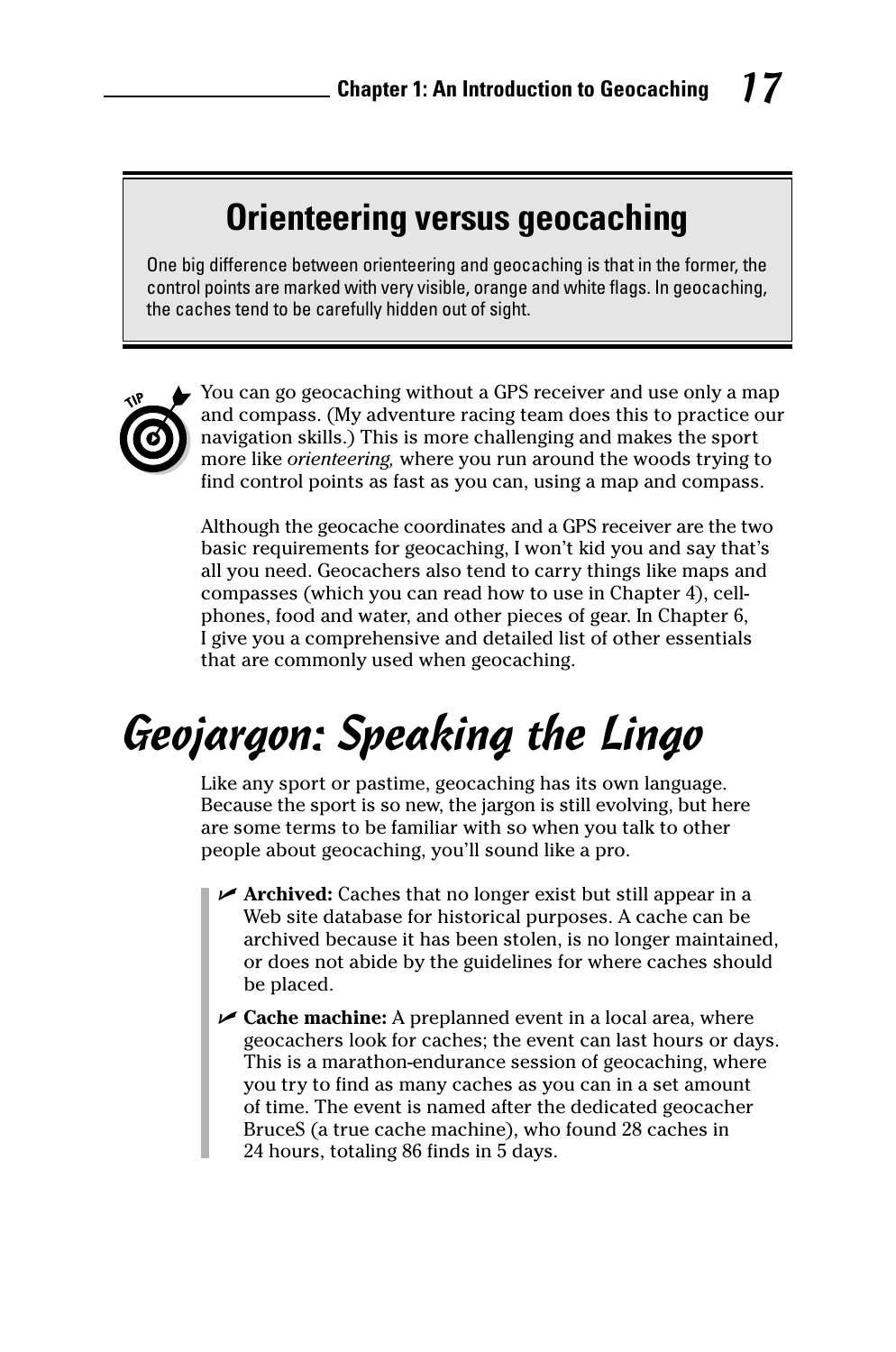- **DNF; Did Not Find:** As in, did not find the cache. It happens to everyone, so don't worry. If you didn't find the cache, try again on another day.
- **Event cache:** A formal or informal get-together of geocachers. This can be to search for caches or just sit around and have a pizza and chat.
- **FTF; First to Find:** Bragging rights that you were the first person to find a newly placed cache.
- Geocoins: Custom minted coins or medallions designed to place in geocaches. Quite the prize if you find one in a cache.
- **GPSR/GPSr:** GPS receiver. Many people drop the *R* and just call a GPS receiver a *GPS.*
- **Hitchhiker:** An object that moves from cache to cache. A hitchhiker is marked with some instructions, telling the finding geocacher to take it and place it in another cache.
- **McToys:** Cheap trinkets left in a cache, like the toys that appear in fast-food kids' meals. There are better things to leave in caches.
- **Muggles:** People you encounter on the trail who aren't geocachers; from the Harry Potter stories.
- **Neocacher:** An inexperienced or newbie geocacher.
- **Signature item:** Something unique that a particular geocacher always places in a cache that he or she finds.
- **Spoiler:** Information that might give away the location of a cache.
- ► **Swag:** Goodies that you find in a cache; from the marketing term *swag* (or *schwag*) used to describe the promotional trash and trinkets (tchotchkes) handed out at trade shows.
- **TNLN; Took Nothing, Left Nothing:** Just what it sounds like. Also, *TNLNSL,* which means that the geocacher additionally signed the cache log.
- **Travel Bug (TB):** A type of hitchhiker that you mark with a special dog tag purchased from Geocaching.com. When TBs are found, their journey is tracked on the Geocaching.com Web site. Travel Bugs can have specific goals (as in, getting from point A to point B) or are just released into the world to see how far they can travel.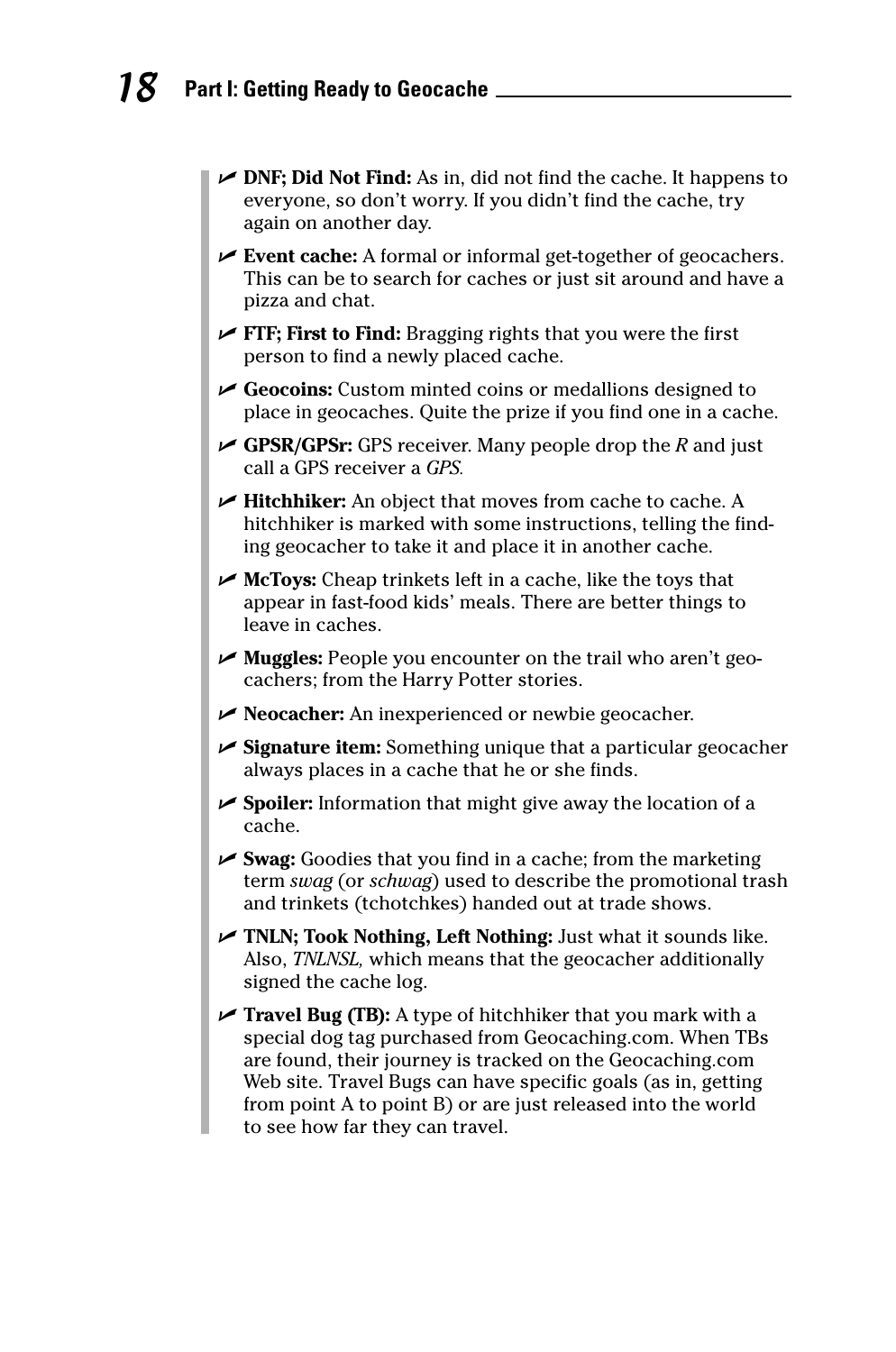